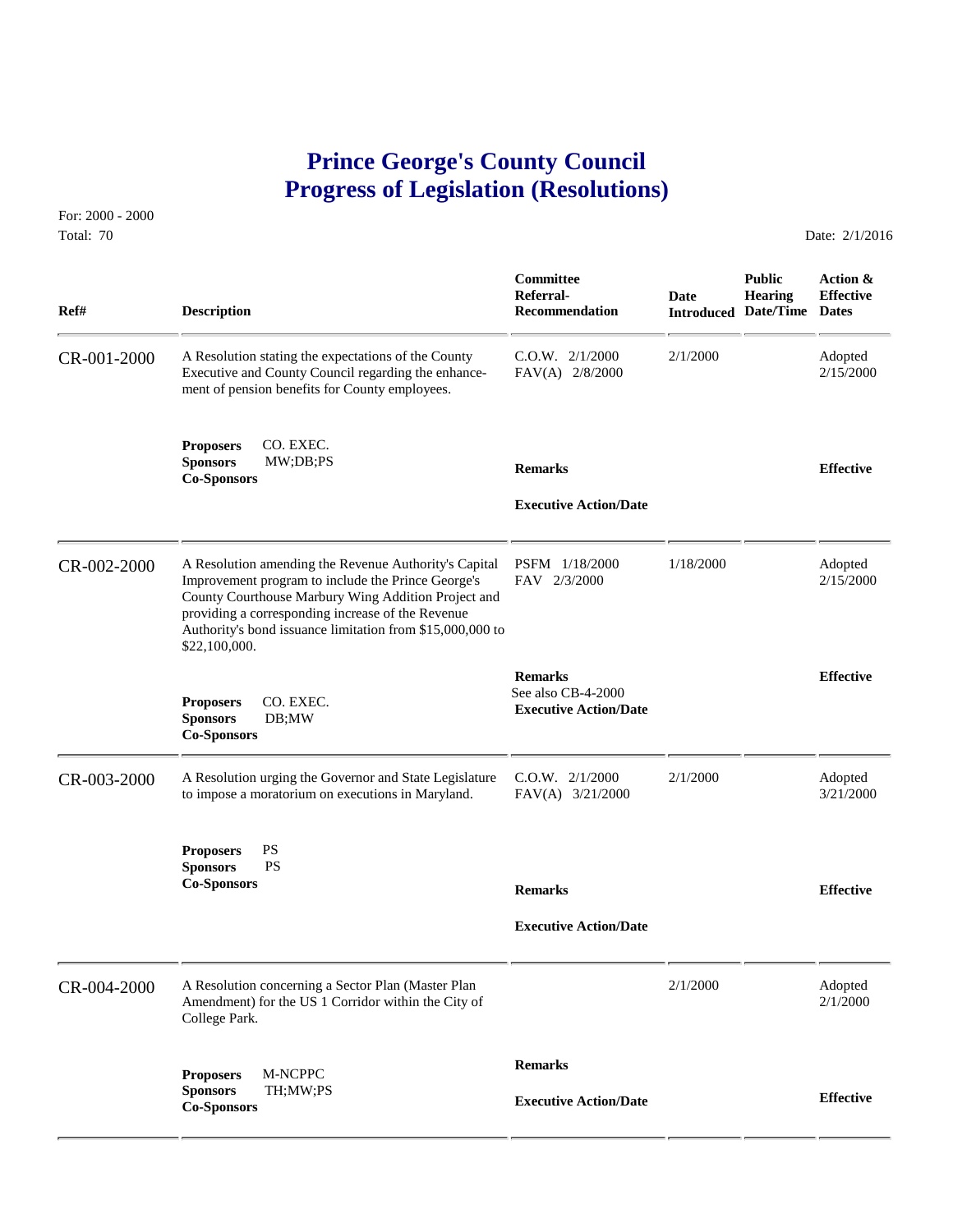**For: 2000-2000 Prince George's County Council** Page 2 of 15<br> **Formal: 70 Progress of Legislation (Resolutions)** Date: 2/1/2016 **Total: 70 Progress of Legislation (Resolutions)** 

| Ref#<br>CR-005-2000 | <b>Description</b><br>A Resolution approving the enactment of Ordinance No.<br>99-O-12 amending Sections 9802 and 9802.1 of the Code FAV 2/16/2000<br>of the Town of Landover Hills concerning parking and<br>Ordinance No. 99-O-13 amending Sections 7404 and<br>2802 concerning residential driveways and penalties.                                   | Committee<br>Referral-<br><b>Recommendation</b><br>PZED 2/1/2000 | Date<br><b>Introduced</b><br>2/1/2000 | <b>Public</b><br><b>Hearing</b><br>Date/Time | Action &<br><b>Effective</b><br><b>Dates</b><br>Adopted<br>2/22/2000 |
|---------------------|----------------------------------------------------------------------------------------------------------------------------------------------------------------------------------------------------------------------------------------------------------------------------------------------------------------------------------------------------------|------------------------------------------------------------------|---------------------------------------|----------------------------------------------|----------------------------------------------------------------------|
|                     | TH<br><b>Proposers</b><br>TH<br><b>Sponsors</b><br><b>Co-Sponsors</b>                                                                                                                                                                                                                                                                                    | <b>Remarks</b><br><b>Executive Action/Date</b>                   |                                       |                                              | <b>Effective</b>                                                     |
| CR-006-2000         | A Resolution approving the Prince George's Manor<br>Apartments project to be constructed by Prince George's<br>Manor, LLC and financed in part by the Rental Housing<br>Production Program of the Maryland Community<br>Development Administration.                                                                                                      | <b>Remarks</b>                                                   | 2/29/2000                             |                                              | Adopted<br>2/29/2000                                                 |
|                     | CO. EXEC.<br><b>Proposers</b><br><b>Sponsors</b><br>IG<br><b>Co-Sponsors</b>                                                                                                                                                                                                                                                                             | <b>Executive Action/Date</b>                                     |                                       |                                              | <b>Effective</b>                                                     |
| CR-007-2000         | A Resolution approving the St. Paul's Senior Living<br>Apartments project to be constructed by St. Paul's Senior<br>Living Partnership and financed by the Rental Housing<br>Production Program of the Maryland Community<br>Development Administration.                                                                                                 | <b>Remarks</b>                                                   | 2/29/2000                             |                                              | Adopted<br>2/29/2000                                                 |
|                     | CO. EXEC.<br><b>Proposers</b><br><b>Sponsors</b><br>DB; PS<br><b>Co-Sponsors</b>                                                                                                                                                                                                                                                                         | <b>Executive Action/Date</b>                                     |                                       |                                              | <b>Effective</b>                                                     |
| CR-008-2000         | A Resolution providing additional funding from grants in PSFM 2/29/2000<br>the amount of \$11,465,748 to the Department of Housing FAV 3/16/2000<br>and Community Development, Department of Public<br>Works and Transportation, Police Department,<br>Department of Family Services, Health Department of<br>Corrections and the Office of the Sheriff. |                                                                  | 2/29/2000                             |                                              | Adopted<br>3/28/2000                                                 |
|                     |                                                                                                                                                                                                                                                                                                                                                          | <b>Remarks</b>                                                   |                                       |                                              | <b>Effective</b>                                                     |
|                     | CO. EXEC.<br><b>Proposers</b><br><b>Sponsors</b><br>JE:DB:RVR:PS<br><b>Co-Sponsors</b>                                                                                                                                                                                                                                                                   | <b>Executive Action/Date</b>                                     |                                       |                                              |                                                                      |
| CR-009-2000         | A Resolution concerning Ten Year Water and Sewerage<br>Plan (December 1999 Amendment Cycle) to change the<br>water and sewer category designations within the 1994<br>Comprehensive Water and Sewerage Plan.                                                                                                                                             | THE $3/14/2000$<br>$FAV(A)$ 5/1/2000                             | 3/14/2000                             | 4/18/2000<br>10:00 A.M. 5/9/2000             | Adopted                                                              |
|                     | <b>Proposers</b><br>CO. EXEC.<br><b>Sponsors</b><br>PS;AS;MW<br><b>Co-Sponsors</b>                                                                                                                                                                                                                                                                       | <b>Remarks</b><br><b>Executive Action/Date</b>                   |                                       |                                              | <b>Effective</b><br>5/25/2000                                        |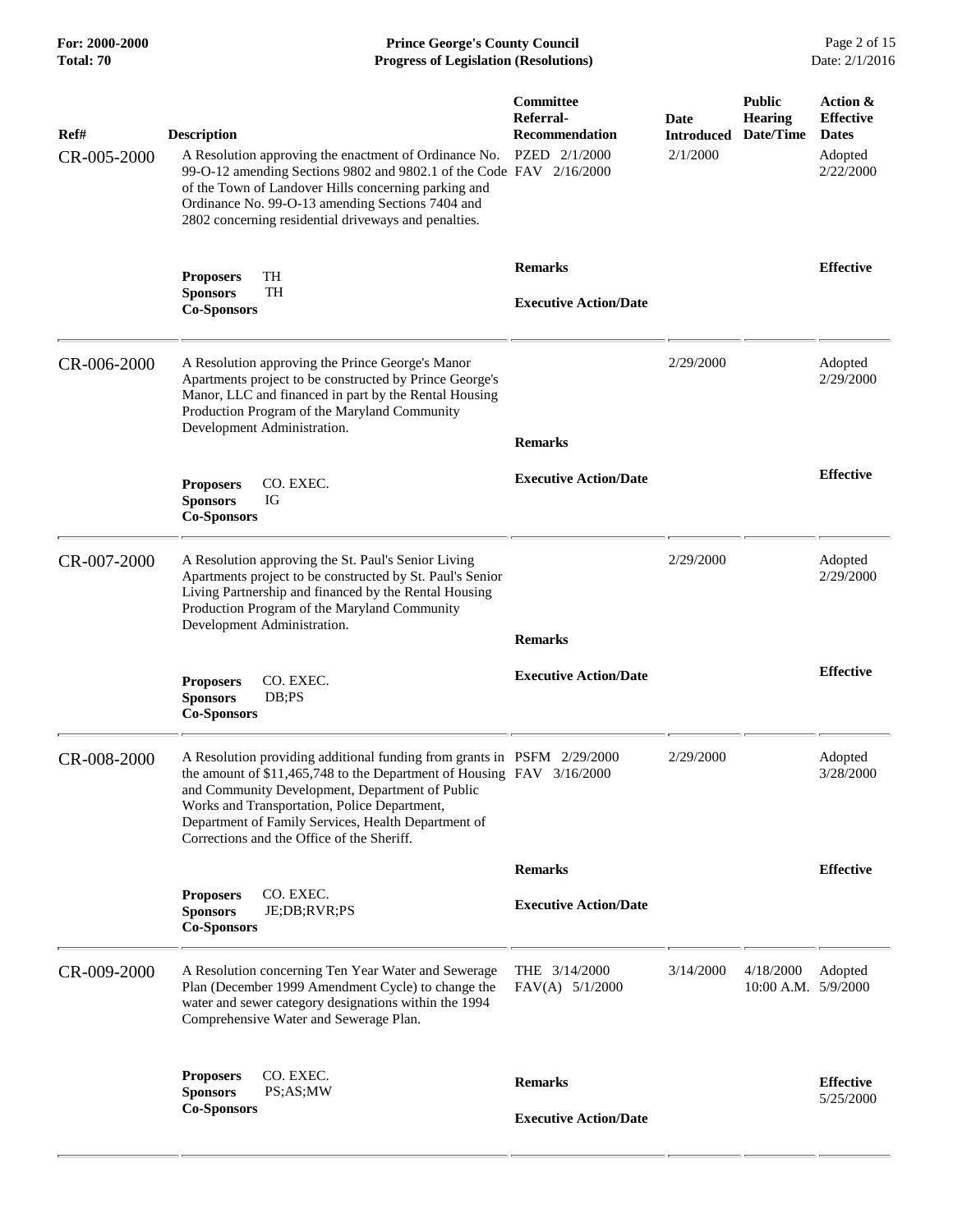**For: 2000-2000 Prince George's County Council** Page 3 of 15<br> **Formal: 70 Progress of Legislation (Resolutions)** Date: 2/1/2016 **Total: 70 Progress of Legislation (Resolutions)** 

| Ref#<br>CR-010-2000 | <b>Description</b><br>A Resolution approving and adopting the Consolidated<br>Plan for Housing and Community Development FY<br>2001-2005.                                                                                               | Committee<br>Referral-<br><b>Recommendation</b><br>THE 3/14/2000<br>FAV 5/1/2000 | Date<br><b>Introduced</b><br>3/14/2000 | <b>Public</b><br><b>Hearing</b><br>Date/Time<br>4/17/2000<br>7:00 P.M. | Action &<br><b>Effective</b><br><b>Dates</b><br>Adopted<br>5/9/2000 |
|---------------------|-----------------------------------------------------------------------------------------------------------------------------------------------------------------------------------------------------------------------------------------|----------------------------------------------------------------------------------|----------------------------------------|------------------------------------------------------------------------|---------------------------------------------------------------------|
|                     | CO. EXEC.<br><b>Proposers</b><br>PS;AS;MW<br><b>Sponsors</b><br><b>Co-Sponsors</b>                                                                                                                                                      | <b>Remarks</b><br><b>Executive Action/Date</b>                                   |                                        |                                                                        | <b>Effective</b>                                                    |
| CR-011-2000         | A Resolution approving and adopting the FY 2001<br>Housing and Community Development Annual Action<br>Plan.                                                                                                                             | THE 3/14/2000<br>FAV 5/1/2000                                                    | 3/14/2000                              | 4/17/2000<br>$7:00$ P.M.                                               | Adopted<br>5/9/2000                                                 |
|                     | CO. EXEC.<br><b>Proposers</b><br><b>Sponsors</b><br>PS;MW;AS<br><b>Co-Sponsors</b>                                                                                                                                                      | <b>Remarks</b><br><b>Executive Action/Date</b>                                   |                                        |                                                                        | <b>Effective</b>                                                    |
| CR-012-2000         | A Resolution providing that the Chief of Police and the<br>State's Attorney cooperate to provide for the prompt<br>investigation of each incident when deadly force is used<br>by a police officer.                                     | PSFM 4/11/2000<br>FAV(A) 4/20/2000                                               | 4/11/2000                              |                                                                        | Adopted<br>5/2/2000                                                 |
|                     | IG<br><b>Proposers</b><br><b>Sponsors</b><br>IG<br><b>Co-Sponsors</b>                                                                                                                                                                   | <b>Remarks</b><br><b>Executive Action/Date</b>                                   |                                        |                                                                        | <b>Effective</b>                                                    |
| CR-013-2000         | A Resolution to approve Fiscal Year 2000-2001<br>Operating and Capital Budgets of the Washington<br>Suburban Sanitary Commission and Recommendation of<br>Water and Sewer rates and Ad Valorem Tax Levies for<br>Fiscal Year 2000-2001. | <b>Remarks</b>                                                                   | 5/18/2000                              |                                                                        | Adopted<br>5/18/2000                                                |
|                     | DB<br><b>Proposers</b><br><b>Sponsors</b><br>DB;JE;IG;TH;RVR;PS;MW<br><b>Co-Sponsors</b>                                                                                                                                                | <b>Executive Action/Date</b>                                                     |                                        |                                                                        | <b>Effective</b>                                                    |
| CR-014-2000         | A Resolution to approve the Washington Suburban<br>Sanitary Commission Fiscal Years 2001-2006 Capital<br>Improvements Program and Fiscal Year 2001 Capital<br>Budget for the Prince George's County Water and<br>Sewerage.              | <b>Remarks</b>                                                                   | 5/18/2000                              |                                                                        | Adopted<br>5/18/2000                                                |
|                     | DB<br><b>Proposers</b><br><b>Sponsors</b><br>DB;JE;IG;TH;RVR;PS;MW<br><b>Co-Sponsors</b>                                                                                                                                                | <b>Executive Action/Date</b>                                                     |                                        |                                                                        | <b>Effective</b>                                                    |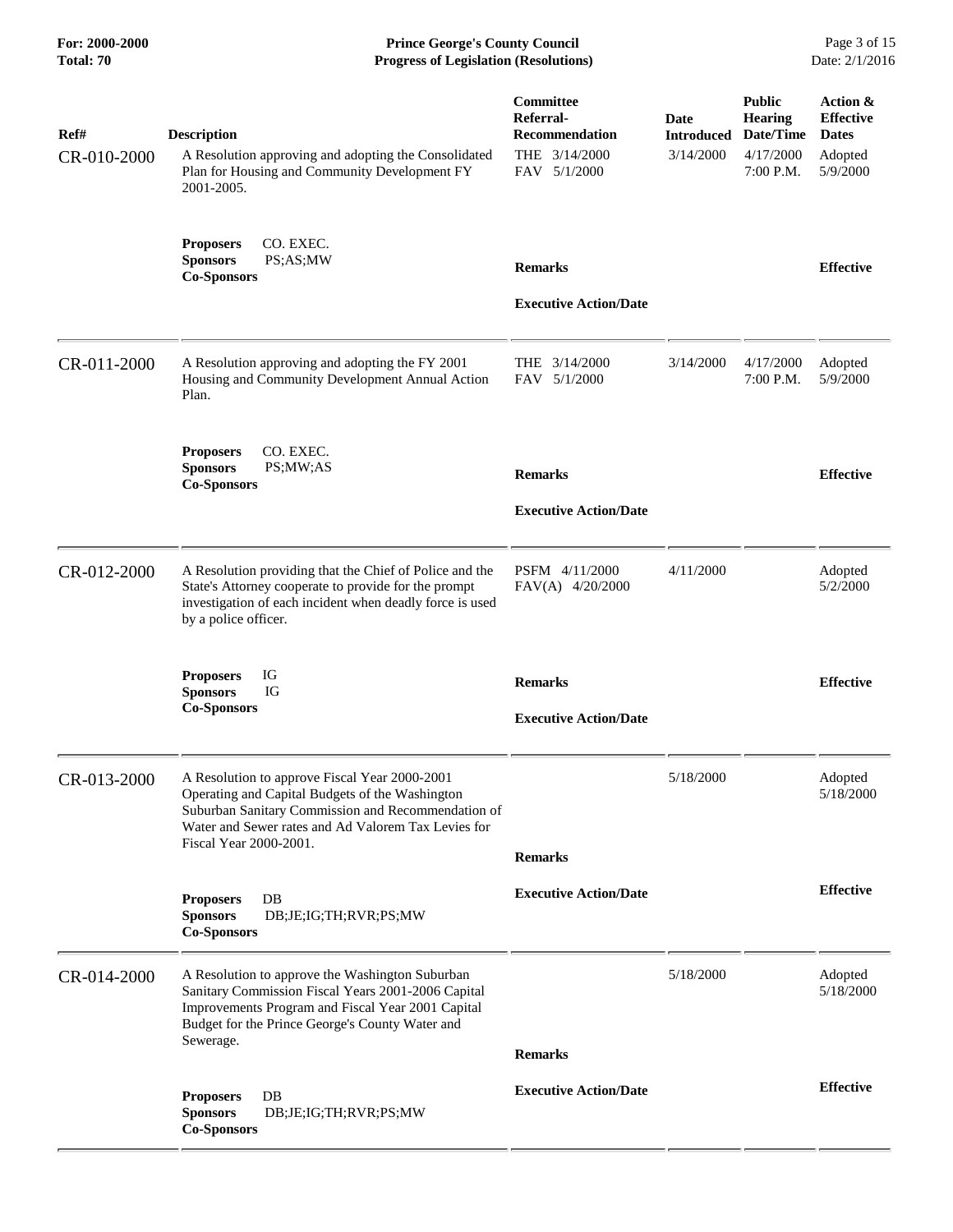**For: 2000-2000 Prince George's County Council** Page 4 of 15<br> **Formal: 70 Progress of Legislation (Resolutions)** Date: 2/1/2016 **Total: 70 Progress of Legislation (Resolutions)** 

| Ref#<br>CR-015-2000 | <b>Description</b><br>A Resolution to approve the Fiscal Year 2000-2001<br>Washington Suburban Transit Commission's<br>Administrative Budget.                                                                       | Committee<br>Referral-<br><b>Recommendation</b>                                       | Date<br><b>Introduced</b><br>5/18/2000 | <b>Public</b><br><b>Hearing</b><br>Date/Time | Action &<br><b>Effective</b><br><b>Dates</b><br>Adopted<br>5/18/2000 |
|---------------------|---------------------------------------------------------------------------------------------------------------------------------------------------------------------------------------------------------------------|---------------------------------------------------------------------------------------|----------------------------------------|----------------------------------------------|----------------------------------------------------------------------|
|                     | $DB$<br><b>Proposers</b><br><b>Sponsors</b><br>DB;JE;IG;TH;RVR;PS;MW<br><b>Co-Sponsors</b>                                                                                                                          | <b>Remarks</b><br><b>Executive Action/Date</b>                                        |                                        |                                              | <b>Effective</b><br>7/1/2000                                         |
| CR-016-2000         | A Resolution concerning The Revenue Authority of<br>Prince George's County Fiscal Year 2000-2001 Operating<br>Budget and Capital Improvement Program.                                                               |                                                                                       | 5/18/2000                              |                                              | Adopted<br>5/18/2000                                                 |
|                     | DB<br><b>Proposers</b><br><b>Sponsors</b><br>DB;JE;IG;TH;RVR;PS;MW<br><b>Co-Sponsors</b>                                                                                                                            | <b>Remarks</b><br><b>Executive Action/Date</b>                                        |                                        |                                              | <b>Effective</b>                                                     |
| CR-017-2000         | A Resolution concerning the Redevelopment Authority of<br>Prince George's County Fiscal Year 2000-2001 Operating<br>Budget and Capital Improvement Program.                                                         |                                                                                       | 5/18/2000                              |                                              | Adopted<br>5/18/2000                                                 |
|                     | DB<br><b>Proposers</b><br><b>Sponsors</b><br>DB;JE;IG;TH;RVR;PS;MW<br><b>Co-Sponsors</b>                                                                                                                            | <b>Remarks</b><br><b>Executive Action/Date</b>                                        |                                        |                                              | <b>Effective</b>                                                     |
| CR-018-2000         | A Resolution to amend the Sector Plan and Sectional<br>Map Amendment for the Addison Road Metro Town<br>Center and vicinity.                                                                                        | $C.0.W.$ $4/18/2000$<br>FAV 4/18/2000                                                 | 4/25/2000                              |                                              | Adopted<br>4/25/2000                                                 |
|                     | M-NCPPC<br><b>Proposers</b><br>DB<br><b>Sponsors</b><br><b>Co-Sponsors</b>                                                                                                                                          | <b>Remarks</b><br><b>Executive Action/Date</b>                                        |                                        |                                              | <b>Effective</b>                                                     |
| CR-019-2000         | A Resolution amending the Capital Improvement<br>Program of the Revenue Authority to include the Capital<br>Centre and to approve additional development at the<br>Capital Centre beyond a sports/cultural complex. | $C.0.W.$ 4/25/2000<br>FAV(A) 4/26/2000                                                | 4/25/2000                              | 5/23/2000<br>1:30 P.M.                       | Adopted<br>5/23/2000                                                 |
|                     | CO. EXEC.<br><b>Proposers</b><br><b>Sponsors</b><br>DB;MW;RVR;PS<br>Co-Sponsors                                                                                                                                     | <b>Remarks</b><br>See also CB-35-2000 &<br>CB-36-2000<br><b>Executive Action/Date</b> |                                        |                                              | <b>Effective</b>                                                     |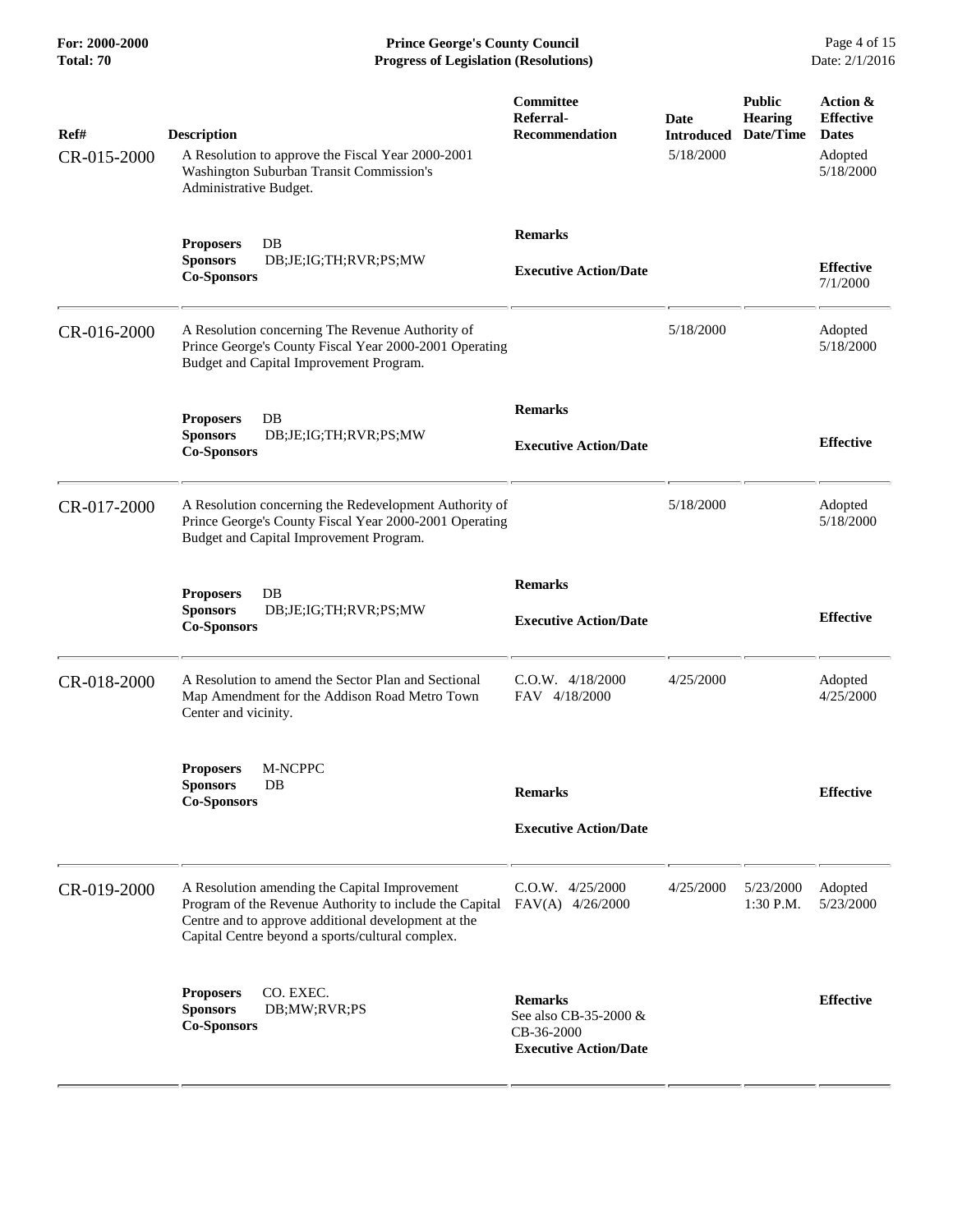| Action &<br><b>Effective</b><br><b>Dates</b><br>Adopted<br>5/16/2000 |
|----------------------------------------------------------------------|
|                                                                      |
| <b>Effective</b>                                                     |
| Adopted<br>5/16/2000                                                 |
| <b>Effective</b><br>5/16/2000                                        |
| Adopted<br>5/9/2000                                                  |
| <b>Effective</b>                                                     |
| Adopted<br>5/18/2000                                                 |
| <b>Effective</b><br>7/1/2000                                         |
| Adopted<br>5/23/2000                                                 |
| <b>Effective</b>                                                     |
|                                                                      |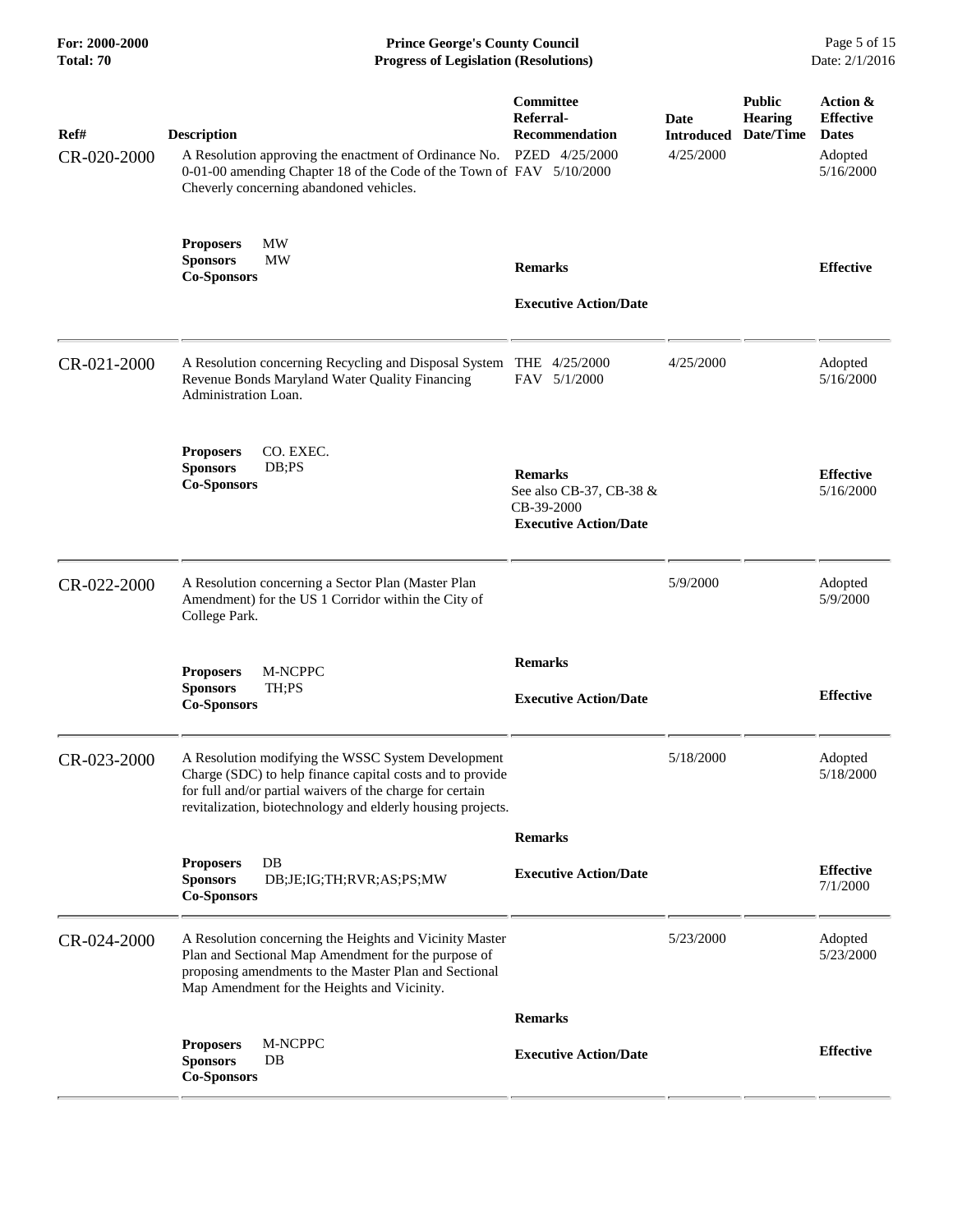**For: 2000-2000 Prince George's County Council** Page 6 of 15<br> **Formal: 70 Progress of Legislation (Resolutions)** Date: 2/1/2016 **Total: 70 Progress of Legislation (Resolutions)** 

| Ref#<br>CR-025-2000 | <b>Description</b><br>Zoning Ordinance No. 5-2000 to amend the Zoning Map<br>for the Maryland-Washington Regional District in Prince<br>George's County by approving the Mixed-Use Town<br>Center Zone for the Town of Brentwood.                                                                                            | Committee<br>Referral-<br><b>Recommendation</b> | Date<br><b>Introduced</b> | <b>Public</b><br><b>Hearing</b><br>Date/Time | Action &<br><b>Effective</b><br><b>Dates</b><br>Adopted<br>5/23/2000 |
|---------------------|------------------------------------------------------------------------------------------------------------------------------------------------------------------------------------------------------------------------------------------------------------------------------------------------------------------------------|-------------------------------------------------|---------------------------|----------------------------------------------|----------------------------------------------------------------------|
|                     |                                                                                                                                                                                                                                                                                                                              | <b>Remarks</b>                                  |                           |                                              |                                                                      |
|                     | M-NCPPC<br><b>Proposers</b><br><b>Sponsors</b><br><b>Co-Sponsors</b>                                                                                                                                                                                                                                                         | <b>Executive Action/Date</b>                    |                           |                                              | <b>Effective</b>                                                     |
| CR-026-2000         | A Resolution expressing the Prince George's County<br>Council's approval of the Housing Authority of Prince<br>George's County 2000 Single Family Mortgage Purchase<br>Program, authorizing the issuance of bonds in an<br>aggregate principal amount not to exceed \$27,203,287.                                            | THE 5/23/2000<br>$FAV(A)$ 6/1/2000              | 5/23/2000                 |                                              | Adopted<br>6/6/2000                                                  |
|                     |                                                                                                                                                                                                                                                                                                                              | <b>Remarks</b>                                  |                           |                                              | <b>Effective</b>                                                     |
|                     | CO. EXEC.<br><b>Proposers</b><br><b>Sponsors</b><br>DB;PS;MW<br><b>Co-Sponsors</b>                                                                                                                                                                                                                                           | <b>Executive Action/Date</b>                    |                           |                                              |                                                                      |
| CR-027-2000         | A Resolution expressing the Prince George's County<br>Council's approval of the issuance by the Housing<br>Authority of Prince George's County of residual revenue<br>capital appreciation bonds in aggregate principal amount<br>not to exceed \$1,500,000.                                                                 | THE 5/23/2000<br>$FAV(A)$ 6/1/2000              | 5/23/2000                 |                                              | Adopted<br>6/6/2000                                                  |
|                     | <b>Proposers</b><br>CO. EXEC.<br><b>Sponsors</b><br>MW;PS<br><b>Co-Sponsors</b>                                                                                                                                                                                                                                              | <b>Remarks</b><br><b>Executive Action/Date</b>  |                           |                                              | <b>Effective</b>                                                     |
| CR-028-2000         | A Resolution expressing the Prince George's County<br>Council's approval of the Housing Authority of Prince<br>George's County Single Family Mortgage Revenue<br>Bonds, Draw Down Series 2000A, authorizing the<br>issuance of bonds in an aggregate principal amount at any<br>time outstanding not to exceed \$25,000,000. | THE 5/23/2000<br>$FAV(A)$ 6/1/2000              | 5/23/2000                 |                                              | Adopted<br>6/6/2000                                                  |
|                     |                                                                                                                                                                                                                                                                                                                              | <b>Remarks</b>                                  |                           |                                              | <b>Effective</b>                                                     |
|                     | <b>Proposers</b><br>CO. EXEC.<br>DB;PS;MW<br><b>Sponsors</b><br><b>Co-Sponsors</b>                                                                                                                                                                                                                                           | <b>Executive Action/Date</b>                    |                           |                                              |                                                                      |
| CR-029-2000         | A Resolution concerning the Tax Rates for FY2000-2001<br>for the purpose of imposing and levying the Tax Rates for<br>the Fiscal Year beginning July 1, 2000.                                                                                                                                                                |                                                 | 6/6/2000                  |                                              | Adopted<br>6/6/2000                                                  |
|                     | DB<br><b>Proposers</b><br><b>Sponsors</b><br>$DB$<br><b>Co-Sponsors</b>                                                                                                                                                                                                                                                      | <b>Remarks</b><br><b>Executive Action/Date</b>  |                           |                                              | <b>Effective</b><br>7/1/2000                                         |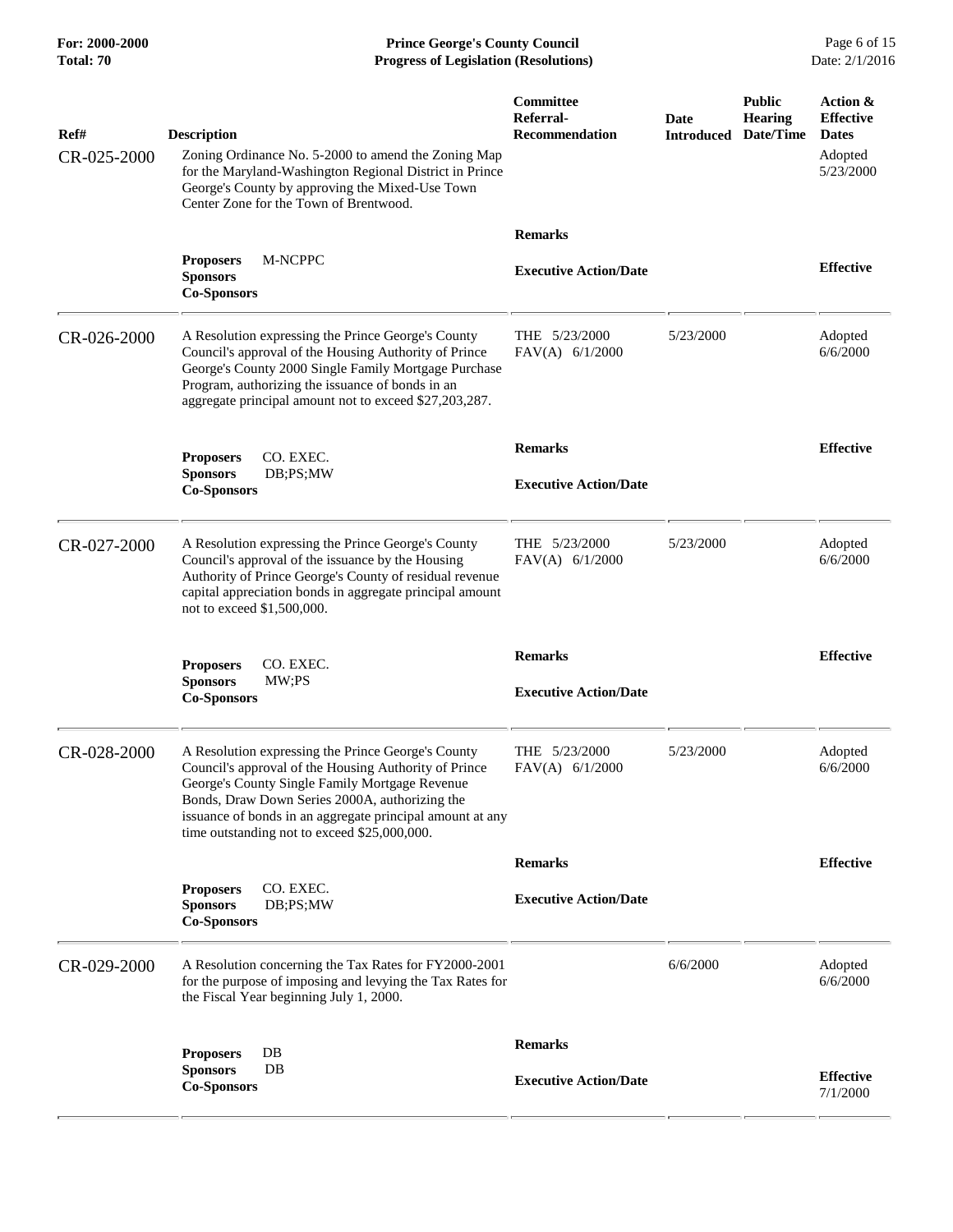| <b>For: 2000-2000</b><br>Total: 70 | <b>Prince George's County Council</b><br><b>Progress of Legislation (Resolutions)</b>                                                                                                                                                                                                                        |                                                                  |                                       | Page 7 of 15<br>Date: 2/1/2016               |                                                                      |
|------------------------------------|--------------------------------------------------------------------------------------------------------------------------------------------------------------------------------------------------------------------------------------------------------------------------------------------------------------|------------------------------------------------------------------|---------------------------------------|----------------------------------------------|----------------------------------------------------------------------|
| Ref#<br>CR-030-2000                | <b>Description</b><br>A Resolution concerning A Review of the Accessibility of C.O.W. 6/6/2000<br>County Government Services to the Hispanic<br>Community.                                                                                                                                                   | Committee<br>Referral-<br><b>Recommendation</b><br>FAV 6/20/2000 | Date<br><b>Introduced</b><br>6/6/2000 | <b>Public</b><br><b>Hearing</b><br>Date/Time | Action &<br><b>Effective</b><br><b>Dates</b><br>Adopted<br>6/27/2000 |
|                                    | <b>Proposers</b><br>PS<br><b>PS</b><br><b>Sponsors</b><br><b>Co-Sponsors</b>                                                                                                                                                                                                                                 | <b>Remarks</b><br><b>Executive Action/Date</b>                   |                                       |                                              | <b>Effective</b>                                                     |
| CR-031-2000                        | A Resolution changing the water and sewer category<br>designations of properties within the 1994<br>Comprehensive Ten Year Water and Sewerage Plan<br>(April 2000 Amendment Cycle).                                                                                                                          | THE 6/20/2000<br>FAV(A) 7/13/2000                                | 6/20/2000                             | 7/11/2000<br>10:00 A.M. 7/25/2000            | Adopted                                                              |
|                                    | <b>Proposers</b><br>CO. EXEC.<br>DB; PS<br><b>Sponsors</b><br><b>Co-Sponsors</b>                                                                                                                                                                                                                             | <b>Remarks</b><br><b>Executive Action/Date</b>                   |                                       |                                              | <b>Effective</b><br>8/7/2000                                         |
| CR-032-2000                        | A Resolution approving the application process<br>implementing local licensing requirements under State<br>law for the provision of competitive billing services.                                                                                                                                            | PSFM 6/20/2000<br>$FAV(A)$ 6/26/2000                             | 6/20/2000                             |                                              | Adopted<br>6/27/2000                                                 |
|                                    | CO. EXEC.<br><b>Proposers</b><br><b>Sponsors</b><br>DB;AS;MW<br><b>Co-Sponsors</b>                                                                                                                                                                                                                           | <b>Remarks</b><br><b>Executive Action/Date</b>                   |                                       |                                              | <b>Effective</b>                                                     |
| CR-033-2000                        | A Resolution approving regulations to implement a real<br>property tax credit for certain new or expanding<br>manufacturing, fabrication, assembling or research and<br>development facilities pursuant to Section 10-235.05 of<br>the Prince George's County Code.                                          | PSFM 6/20/2000<br>FAV(A) 7/6/2000                                | 6/20/2000                             |                                              | Adopted<br>7/25/2000                                                 |
|                                    | CO. EXEC.<br><b>Proposers</b><br><b>Sponsors</b><br>AS;DB;JE;MW;RVR<br><b>Co-Sponsors</b>                                                                                                                                                                                                                    | <b>Remarks</b><br><b>Executive Action/Date</b>                   |                                       |                                              | <b>Effective</b>                                                     |
| CR-034-2000                        | A Resolution providing additional funding from grants in PSFM 6/20/2000<br>the amount of \$2,534,087 to the Human Relations<br>Commission, Office of the State's Attorney, Department<br>of Corrections, Police Department, Fire/EMS Depart-<br>met, Health Department and Department of Family<br>Services. | $FAV(A)$ 6/26/2000                                               | 6/20/2000                             |                                              | Adopted<br>6/27/2000                                                 |
|                                    |                                                                                                                                                                                                                                                                                                              | <b>Remarks</b>                                                   |                                       |                                              | <b>Effective</b><br>6/30/2000                                        |
|                                    | CO. EXEC.<br><b>Proposers</b><br><b>Sponsors</b><br>JE;AS;MW;DB<br><b>Co-Sponsors</b>                                                                                                                                                                                                                        | <b>Executive Action/Date</b>                                     |                                       |                                              |                                                                      |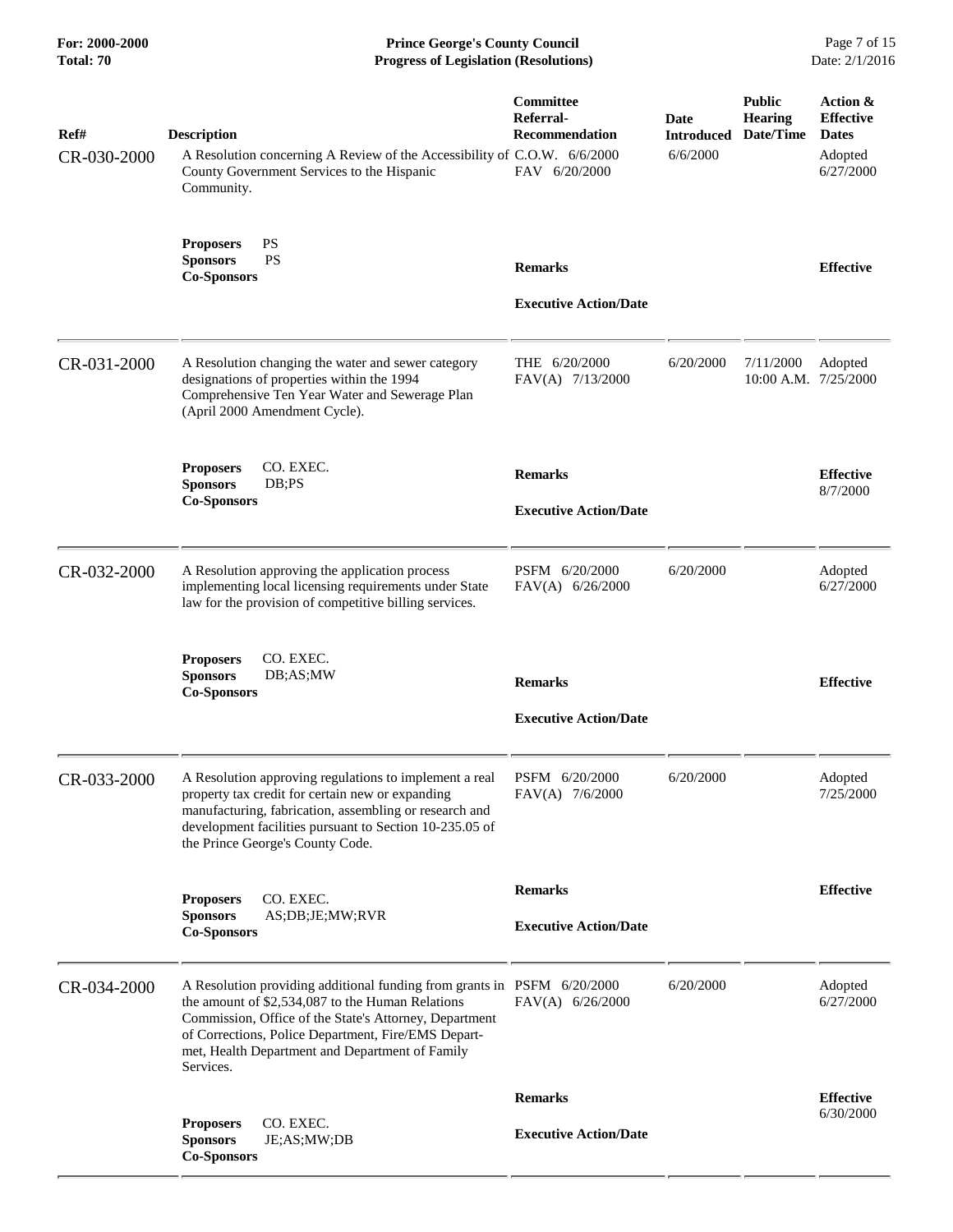**For: 2000-2000 Prince George's County Council** Page 8 of 15<br> **Formal: 70 Progress of Legislation (Resolutions)** Date: 2/1/2016 **Total: 70 Progress of Legislation (Resolutions)** 

| Ref#<br>CR-035-2000 | <b>Description</b><br>A Resolution amending the Salary Plan of the County to<br>add three new grade levels not previously utilized in<br>Schedule P for the Police Civilian Employees<br>Association (PCEA) in accordance with recent<br>amendments to the Classification Plan. | Committee<br>Referral-<br>Recommendation<br>PSFM 6/27/2000<br>FAV 7/6/2000 | Date<br><b>Introduced</b><br>6/27/2000 | <b>Public</b><br><b>Hearing</b><br>Date/Time | Action &<br><b>Effective</b><br><b>Dates</b><br>Adopted<br>7/25/2000 |
|---------------------|---------------------------------------------------------------------------------------------------------------------------------------------------------------------------------------------------------------------------------------------------------------------------------|----------------------------------------------------------------------------|----------------------------------------|----------------------------------------------|----------------------------------------------------------------------|
|                     | CO. EXEC.<br><b>Proposers</b><br>JE;MW;DB;RVR<br><b>Sponsors</b><br><b>Co-Sponsors</b>                                                                                                                                                                                          | <b>Remarks</b><br>See also CB-66-2000<br><b>Executive Action/Date</b>      |                                        |                                              | <b>Effective</b>                                                     |
| CR-036-2000         | A Resolution amending the Salary Plan of the County to<br>reflect changes in pay rates and other modified benefits<br>for General Schedule Employees.                                                                                                                           |                                                                            | 6/27/2000                              |                                              | Adopted<br>6/27/2000                                                 |
|                     | CO. EXEC.<br><b>Proposers</b><br><b>Sponsors</b><br>DB;PS<br><b>Co-Sponsors</b>                                                                                                                                                                                                 | <b>Remarks</b><br><b>Executive Action/Date</b>                             |                                        |                                              | <b>Effective</b>                                                     |
| CR-037-2000         | A Resolution to initiate a Sectional Map Amendment for<br>the College Park US 1 Corridor.                                                                                                                                                                                       |                                                                            | 6/27/2000                              |                                              | Adopted<br>6/27/2000                                                 |
|                     | M-NCPPC<br><b>Proposers</b><br><b>Sponsors</b><br><b>TH</b><br><b>Co-Sponsors</b>                                                                                                                                                                                               | <b>Remarks</b><br><b>Executive Action/Date</b>                             |                                        |                                              | <b>Effective</b><br>7/5/2000                                         |
| CR-038-2000         | A Resolution amending the Rules of Procedure for the<br>District Council concerning procedures for judicial<br>review of District Council actions.                                                                                                                              | RULES 6/27/2000                                                            | 6/27/2000                              |                                              |                                                                      |
|                     | WM<br><b>Proposers</b><br><b>Sponsors</b><br><b>Co-Sponsors</b>                                                                                                                                                                                                                 | <b>Remarks</b><br><b>Executive Action/Date</b>                             |                                        |                                              | <b>Effective</b>                                                     |
| CR-039-2000         | A Resolution declaring the Prince George's Equestrian<br>Center the permanent home of the Prince George's<br>County Fair.                                                                                                                                                       |                                                                            | 6/27/2000                              |                                              | Adopted<br>6/27/2000                                                 |
|                     | JE<br><b>Proposers</b><br><b>Sponsors</b><br>JE<br><b>Co-Sponsors</b>                                                                                                                                                                                                           | <b>Remarks</b><br><b>Executive Action/Date</b>                             |                                        |                                              | <b>Effective</b>                                                     |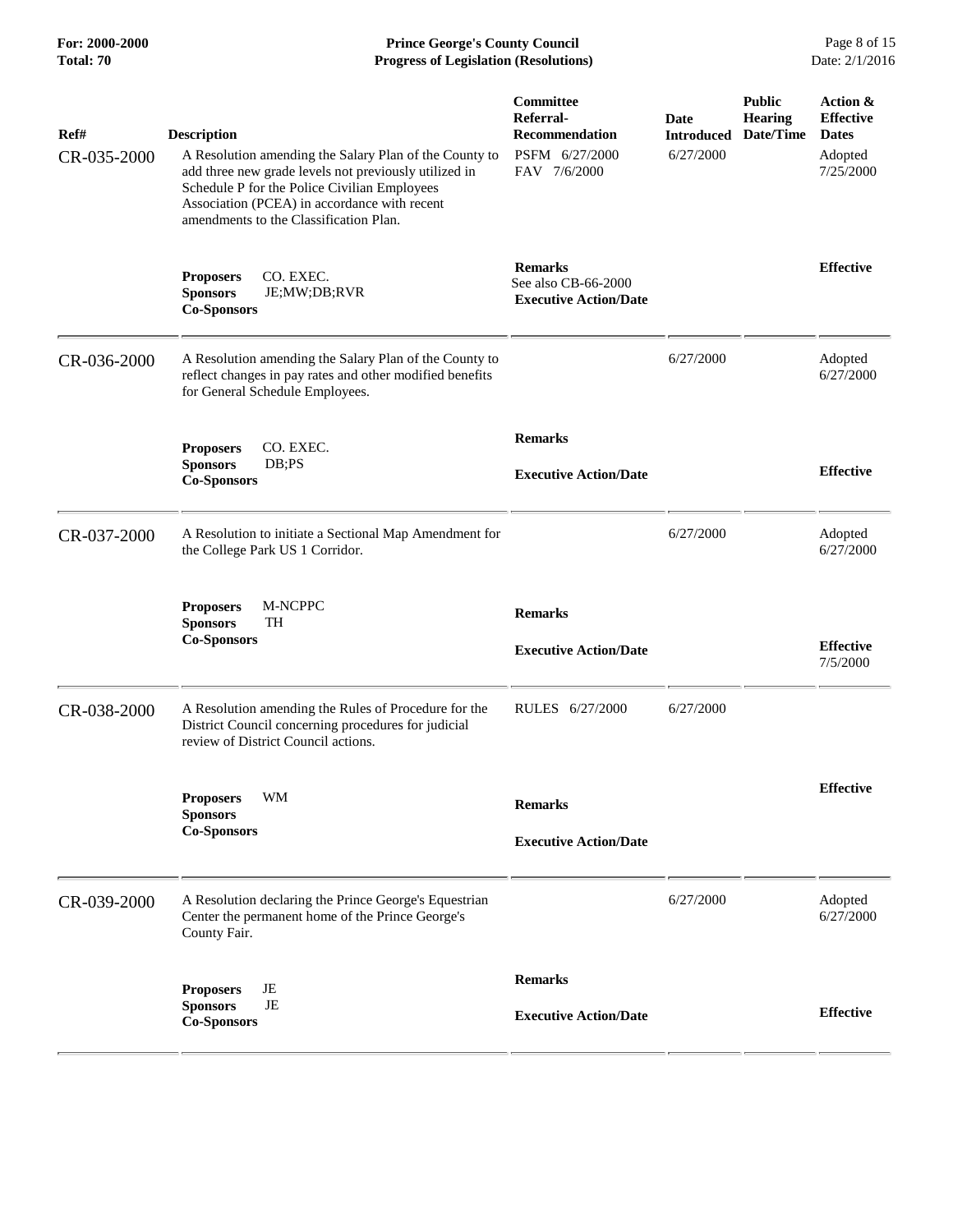**For: 2000-2000 Prince George's County Council** Page 9 of 15<br> **Prince George's County Council** Page 9 of 15<br> **Progress of Legislation (Resolutions)** Date: 2/1/2016 **Total: 70 Progress of Legislation (Resolutions)** 

| Ref#<br>CR-040-2000 | <b>Description</b><br>A Resolution adopting the Patuxent River Policy Plan<br>Addendum as submitted by the Patuxent River<br>Commission and the Maryland Department of State<br>Planning.                                                                                 | Committee<br>Referral-<br><b>Recommendation</b> | Date<br>Introduced<br>7/11/2000 | <b>Public</b><br><b>Hearing</b><br>Date/Time | Action &<br><b>Effective</b><br><b>Dates</b><br>Adopted<br>7/25/2000 |
|---------------------|---------------------------------------------------------------------------------------------------------------------------------------------------------------------------------------------------------------------------------------------------------------------------|-------------------------------------------------|---------------------------------|----------------------------------------------|----------------------------------------------------------------------|
|                     |                                                                                                                                                                                                                                                                           | <b>Remarks</b>                                  |                                 |                                              |                                                                      |
|                     | JE<br><b>Proposers</b><br><b>Sponsors</b><br>JE<br><b>Co-Sponsors</b>                                                                                                                                                                                                     | <b>Executive Action/Date</b>                    |                                 |                                              | <b>Effective</b>                                                     |
| CR-041-2000         | A Resolution concerning the listing of local questions on<br>the 2000 ballot designation the order and certifying the<br>form in which local questions shall be placed on the 2000<br>ballot.                                                                             |                                                 | 7/25/2000                       |                                              | Adopted<br>7/25/2000                                                 |
|                     |                                                                                                                                                                                                                                                                           | <b>Remarks</b>                                  |                                 |                                              |                                                                      |
|                     | <b>Proposers</b><br>DB<br><b>Sponsors</b><br>DB;PS;TH<br><b>Co-Sponsors</b>                                                                                                                                                                                               | <b>Executive Action/Date</b>                    |                                 |                                              | <b>Effective</b>                                                     |
| CR-042-2000         | A Resolution establishing and providing for the<br>compensation of the Chairman of the Prince George's<br>County Planning Board.                                                                                                                                          |                                                 | 7/25/2000                       |                                              | Adopted<br>7/25/2000                                                 |
|                     | CO. EXEC.<br><b>Proposers</b>                                                                                                                                                                                                                                             | <b>Remarks</b>                                  |                                 |                                              |                                                                      |
|                     | <b>Sponsors</b><br>DB;PS;MW<br><b>Co-Sponsors</b>                                                                                                                                                                                                                         | <b>Executive Action/Date</b>                    |                                 |                                              | <b>Effective</b>                                                     |
| CR-043-2000         | A Resolution amending the Capital Improvement<br>Program of the Redevelopment Authority to include two<br>office buildings at 5801 and 5809 Annapolis Road,<br>Bladensburg and authorizing the exercise of the power of<br>eminent domain by the Redevelopment Authority. |                                                 | 7/25/2000                       |                                              | Adopted<br>7/25/2000                                                 |
|                     |                                                                                                                                                                                                                                                                           | <b>Remarks</b>                                  |                                 |                                              |                                                                      |
|                     | <b>Proposers</b><br>CO. EXEC.<br>MW;PS<br><b>Sponsors</b><br><b>Co-Sponsors</b>                                                                                                                                                                                           | <b>Executive Action/Date</b>                    |                                 |                                              | <b>Effective</b><br>7/25/2000                                        |
| CR-044-2000         | A Resolution establishing an Advisory Group on Rubble<br>Filling and Grading Operations.                                                                                                                                                                                  |                                                 | 7/25/2000                       |                                              | Adopted<br>7/25/2000                                                 |
|                     | JE;RVR<br><b>Proposers</b><br><b>Sponsors</b><br>JE;RVR                                                                                                                                                                                                                   | <b>Remarks</b>                                  |                                 |                                              |                                                                      |
|                     | <b>Co-Sponsors</b>                                                                                                                                                                                                                                                        | <b>Executive Action/Date</b>                    |                                 |                                              | <b>Effective</b>                                                     |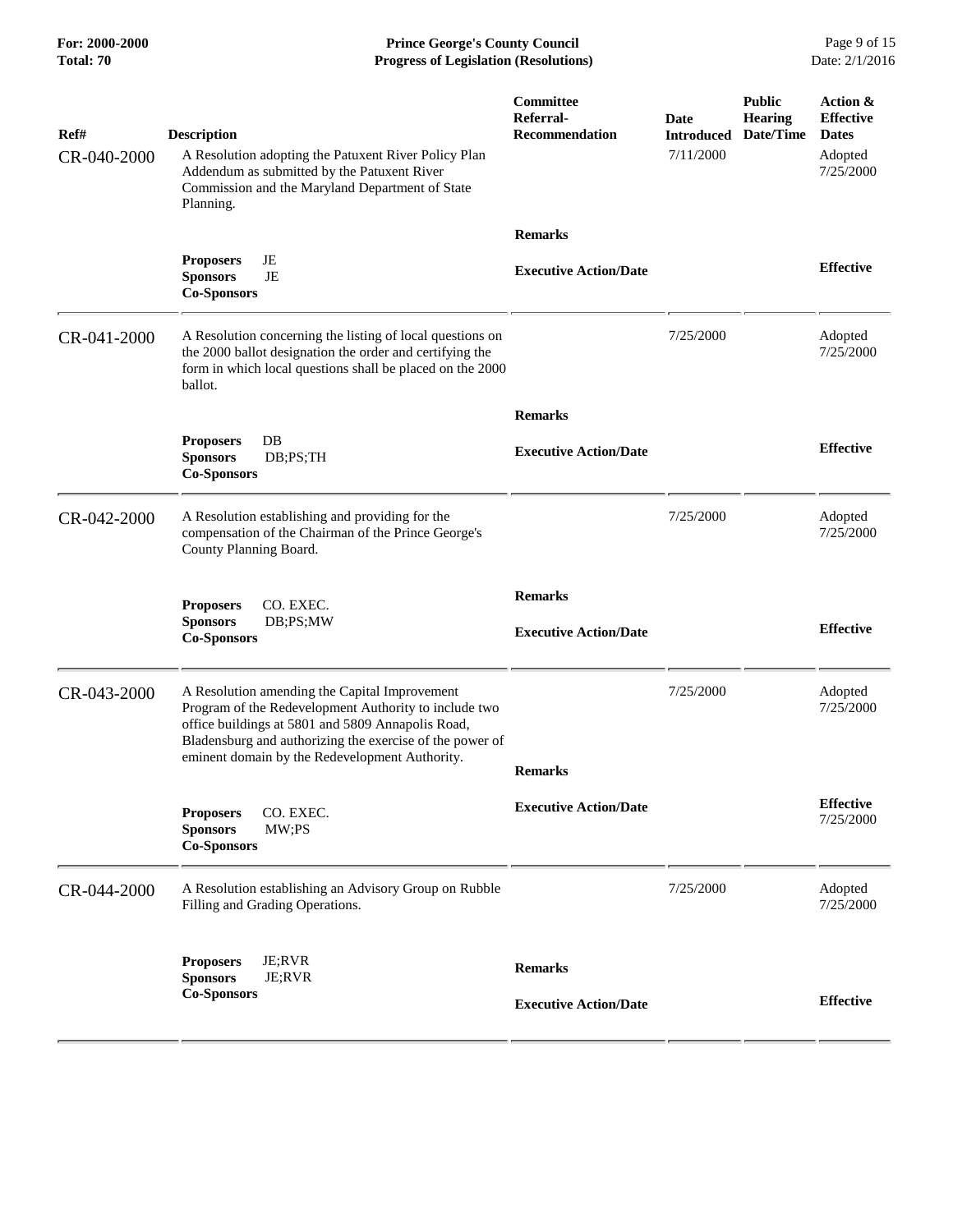**For: 2000-2000 Prince George's County Council** Page 10 of 15<br> **Progress of Legislation (Resolutions)** Date: 2/1/2016 **Total: 70 Progress of Legislation (Resolutions)** 

| Ref#<br>CR-045-2000 | <b>Description</b><br>A Resolution concerning Parkway Terrace Apartments for<br>the purpose of approving the issuance and sale of revenue<br>bonds by the Housing Authority of Prince George's<br>County.                             | Committee<br>Referral-<br><b>Recommendation</b>                                       | Date<br><b>Introduced</b><br>7/25/2000 | <b>Public</b><br><b>Hearing</b><br>Date/Time | Action &<br><b>Effective</b><br><b>Dates</b><br>Adopted<br>7/25/2000 |
|---------------------|---------------------------------------------------------------------------------------------------------------------------------------------------------------------------------------------------------------------------------------|---------------------------------------------------------------------------------------|----------------------------------------|----------------------------------------------|----------------------------------------------------------------------|
|                     |                                                                                                                                                                                                                                       | <b>Remarks</b>                                                                        |                                        |                                              |                                                                      |
|                     | CO. EXEC.<br><b>Proposers</b><br><b>Sponsors</b><br>DB;RVR<br><b>Co-Sponsors</b>                                                                                                                                                      | <b>Executive Action/Date</b>                                                          |                                        |                                              | <b>Effective</b>                                                     |
| CR-046-2000         | A Resolution adopting a Prince George's County<br>Economic Development Strategy.                                                                                                                                                      |                                                                                       | 7/25/2000                              |                                              | Adopted<br>7/25/2000                                                 |
|                     | CO. EXEC.<br><b>Proposers</b><br><b>Sponsors</b><br>MW;DB                                                                                                                                                                             | <b>Remarks</b>                                                                        |                                        |                                              |                                                                      |
|                     | <b>Co-Sponsors</b>                                                                                                                                                                                                                    | <b>Executive Action/Date</b>                                                          |                                        |                                              | <b>Effective</b>                                                     |
| CR-047-2000         | A resolution to designate the Walker Mill revitalization<br>area as a "designated neighborhood" for participation in<br>the Neighborhood Business Development Program.                                                                |                                                                                       | 7/25/2000                              |                                              | Adopted<br>7/25/2000                                                 |
|                     |                                                                                                                                                                                                                                       | <b>Remarks</b>                                                                        |                                        |                                              |                                                                      |
|                     | CO. EXEC.<br><b>Proposers</b><br><b>Sponsors</b><br>DB;MW<br><b>Co-Sponsors</b>                                                                                                                                                       | <b>Executive Action/Date</b>                                                          |                                        |                                              | <b>Effective</b>                                                     |
| CR-048-2000         | A Resolution to approve the project and financing<br>through the Community Development Administration<br>(CDA) for the construction of the Marwood Elderly<br>Apartments by an entity to be formed by Home Properties<br>of New York. | THE $9/6/2000$<br>FAV 9/27/2000                                                       | 9/6/2000                               |                                              | Adopted<br>11/14/2000                                                |
|                     |                                                                                                                                                                                                                                       | <b>Remarks</b>                                                                        |                                        |                                              | <b>Effective</b>                                                     |
|                     | CO. EXEC.<br><b>Proposers</b><br><b>Sponsors</b><br>DB; AS<br><b>Co-Sponsors</b>                                                                                                                                                      | <b>Executive Action/Date</b>                                                          |                                        |                                              |                                                                      |
| CR-049-2000         | A Resolution concerning a General Plan Amendment for C.O.W. 9/12/2000<br>that part of the Maryland-Washington Regional District<br>in Prince George's County, Maryland.                                                               | FAV 11/20/2000                                                                        | 9/12/2000                              |                                              | Adopted<br>11/21/2000                                                |
|                     | DB; PS<br><b>Proposers</b><br><b>Sponsors</b><br>DB;PS;AS;MW;JE<br><b>Co-Sponsors</b>                                                                                                                                                 | <b>Remarks</b><br>See also CB-80-2000 &<br>CB-97-2000<br><b>Executive Action/Date</b> |                                        |                                              | <b>Effective</b>                                                     |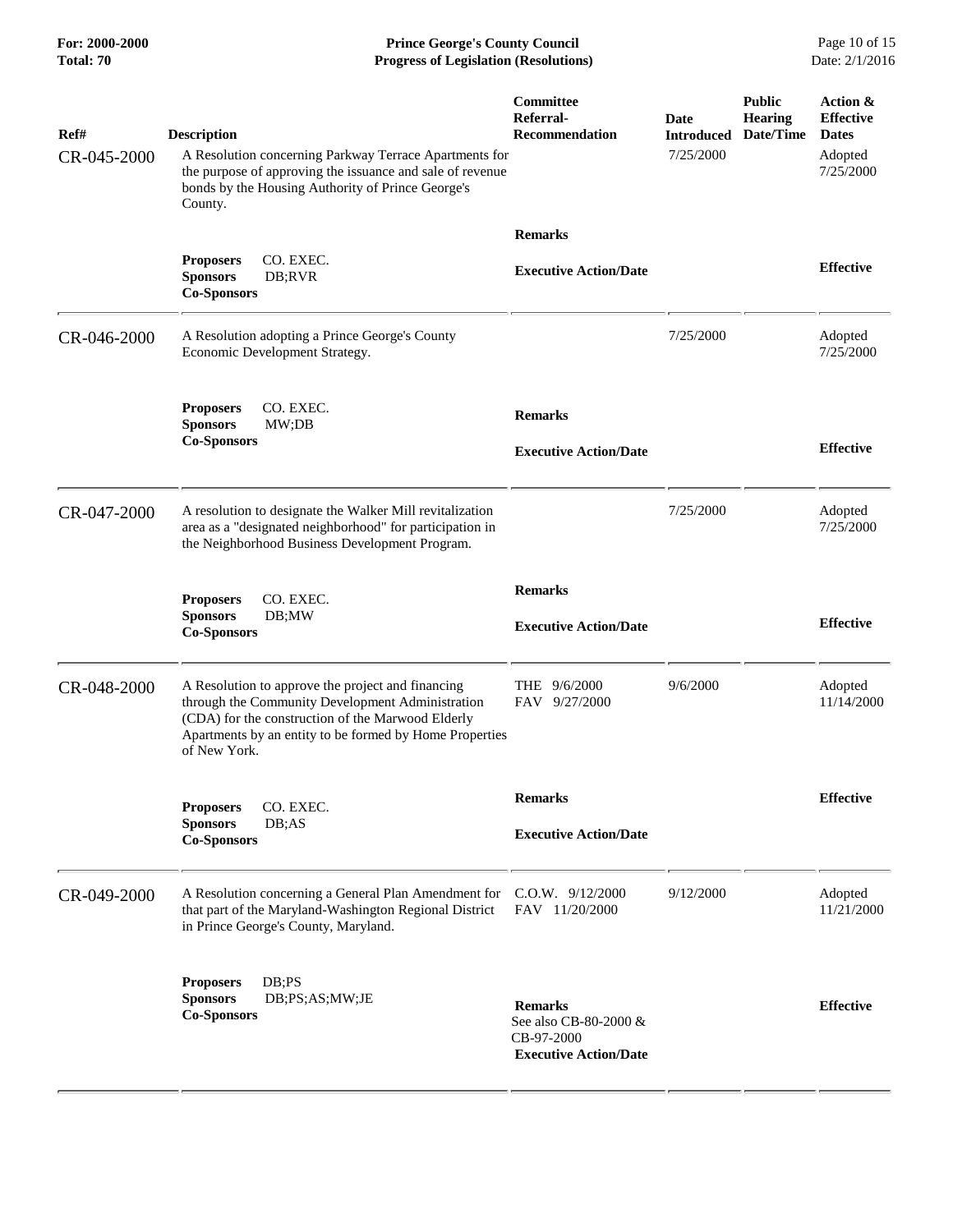**For: 2000-2000 Prince George's County Council** Page 11 of 15<br> **Progress of Legislation (Resolutions)** Date: 2/1/2016 **Total: 70 Progress of Legislation (Resolutions)** 

| Ref#<br>CR-050-2000 | <b>Description</b><br>A Resolution endorsing a comprehensive health care<br>system for all Marylanders.                                                                                                                                                                                                                            | <b>Committee</b><br>Referral-<br><b>Recommendation</b><br>HEHS 9/26/2000<br>FAV(A) 10/12/2000 | Date<br><b>Introduced</b><br>9/26/2000 | <b>Public</b><br><b>Hearing</b><br>Date/Time | Action &<br><b>Effective</b><br><b>Dates</b><br>Adopted<br>10/17/2000 |
|---------------------|------------------------------------------------------------------------------------------------------------------------------------------------------------------------------------------------------------------------------------------------------------------------------------------------------------------------------------|-----------------------------------------------------------------------------------------------|----------------------------------------|----------------------------------------------|-----------------------------------------------------------------------|
|                     | PS<br><b>Proposers</b><br><b>Sponsors</b><br><b>PS</b><br><b>Co-Sponsors</b>                                                                                                                                                                                                                                                       | <b>Remarks</b><br><b>Executive Action/Date</b>                                                |                                        |                                              | <b>Effective</b>                                                      |
| CR-051-2000         | A Resolution establishing a School Construction Panel to HEHS 9/26/2000<br>review and make recommendations on improving<br>processes and procedures associated with school<br>construction and to address the impact of rising<br>construction costs in the Washington-Metropolitan area<br>as they relate to school construction. | FAV 10/12/2000                                                                                | 9/26/2000                              |                                              | Adopted<br>10/17/2000                                                 |
|                     |                                                                                                                                                                                                                                                                                                                                    | <b>Remarks</b>                                                                                |                                        |                                              | <b>Effective</b>                                                      |
|                     | <b>Proposers</b><br><b>RVR</b><br><b>Sponsors</b><br><b>RVR</b><br><b>Co-Sponsors</b>                                                                                                                                                                                                                                              | <b>Executive Action/Date</b>                                                                  |                                        |                                              |                                                                       |
| CR-052-2000         | A Resolution requesting that the General Assembly enact PSFM 9/26/2000<br>legislation that will provide for the punishment of<br>persons who engage in aggressive driving in Maryland.                                                                                                                                             | FAV 10/19/2000                                                                                | 9/26/2000                              |                                              | Adopted<br>10/24/2000                                                 |
|                     | JE<br><b>Proposers</b><br>JE<br><b>Sponsors</b><br><b>Co-Sponsors</b>                                                                                                                                                                                                                                                              | <b>Remarks</b><br><b>Executive Action/Date</b>                                                |                                        |                                              | <b>Effective</b>                                                      |
| CR-053-2000         | A Resolution recommending to the Board of Education<br>that property owners and civic associations in affected<br>neighborhoods be advised of proposed school site<br>locations, before final site selections are made.                                                                                                            | HEHS 9/26/2000<br>FAV 10/12/2000                                                              | 9/26/2000                              |                                              | Adopted<br>10/17/2000                                                 |
|                     | JE<br><b>Proposers</b><br>JE<br><b>Sponsors</b><br><b>Co-Sponsors</b>                                                                                                                                                                                                                                                              | <b>Remarks</b><br><b>Executive Action/Date</b>                                                |                                        |                                              | <b>Effective</b>                                                      |
|                     |                                                                                                                                                                                                                                                                                                                                    |                                                                                               |                                        |                                              |                                                                       |
| CR-054-2000         | A Resolution amending the Salary Plan of the County to<br>add a new grade level not previously utilized in Salary<br>Schedule W for the Deputy Sheriff's Association of<br>Prince George's County, Inc., and to reflect the terms of<br>the recently amended labor agreement.                                                      | PSFM 10/17/2000<br>FAV 10/19/2000                                                             | 10/17/2000                             |                                              | Adopted<br>11/14/2000                                                 |
|                     |                                                                                                                                                                                                                                                                                                                                    | <b>Remarks</b>                                                                                |                                        |                                              | <b>Effective</b>                                                      |
|                     | <b>Proposers</b><br>CO. EXEC.<br>DB<br><b>Sponsors</b><br><b>Co-Sponsors</b>                                                                                                                                                                                                                                                       | <b>Executive Action/Date</b>                                                                  |                                        |                                              |                                                                       |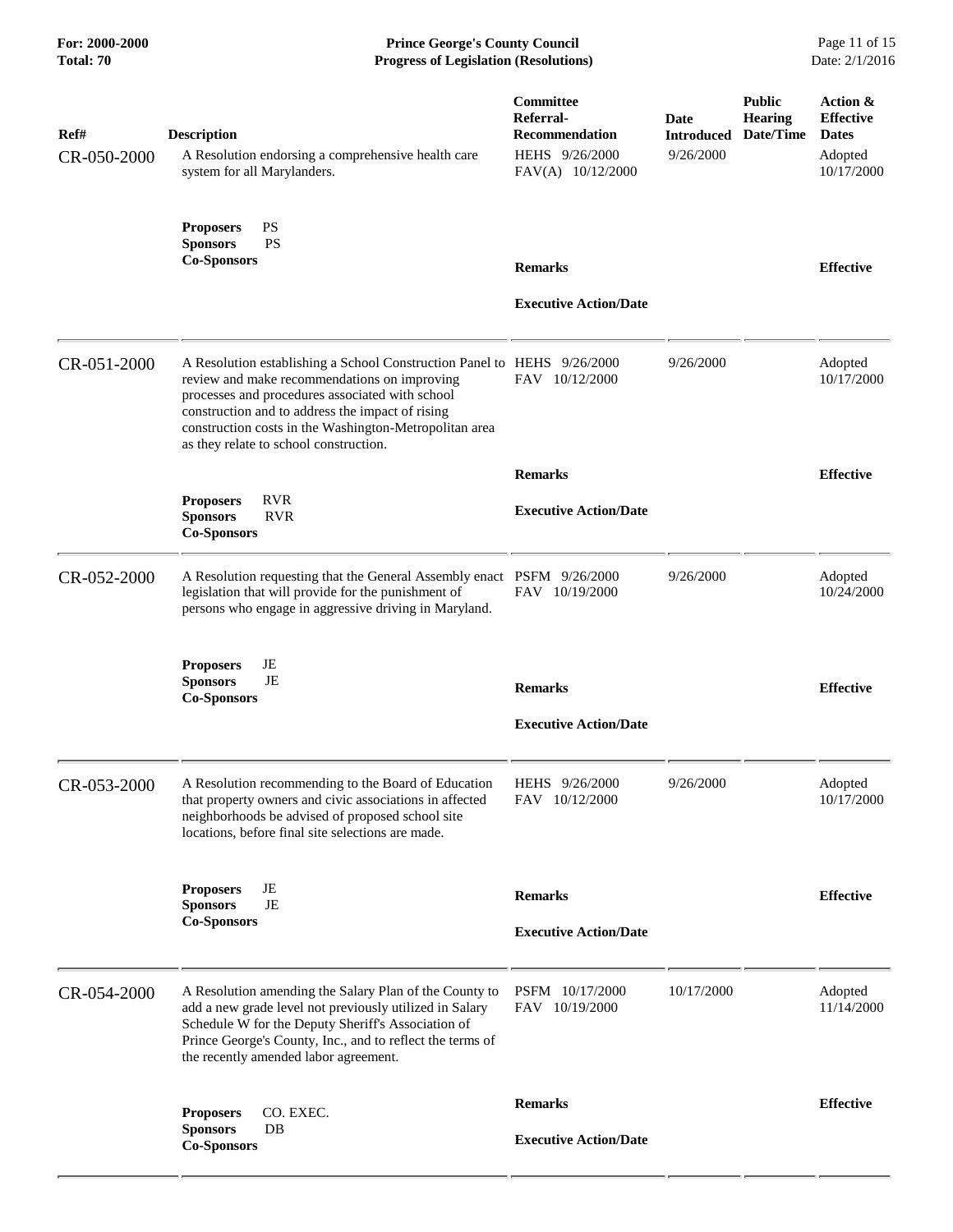**For: 2000-2000 Prince George's County Council** Page 12 of 15<br> **Progress of Legislation (Resolutions)** Date: 2/1/2016 **Total: 70 Progress of Legislation (Resolutions)** 

| Ref#<br>CR-055-2000 | <b>Description</b><br>A Resolution concerning the Brentwood Mixed-Use<br>Town Center (M-U-TC) Zone initiating an amendment to<br>the boundary of the zone to exclude properties within the<br>City of Mount Rainier.                                                                         | Committee<br>Referral-<br><b>Recommendation</b> | Date<br><b>Introduced</b><br>10/17/2000 | <b>Public</b><br>Hearing<br>Date/Time | Action &<br><b>Effective</b><br><b>Dates</b><br>Adopted<br>10/17/2000 |
|---------------------|----------------------------------------------------------------------------------------------------------------------------------------------------------------------------------------------------------------------------------------------------------------------------------------------|-------------------------------------------------|-----------------------------------------|---------------------------------------|-----------------------------------------------------------------------|
|                     |                                                                                                                                                                                                                                                                                              | <b>Remarks</b>                                  |                                         |                                       |                                                                       |
|                     | M-NCPPC<br><b>Proposers</b><br><b>Sponsors</b><br><b>PS</b><br><b>Co-Sponsors</b>                                                                                                                                                                                                            | <b>Executive Action/Date</b>                    |                                         |                                       | <b>Effective</b>                                                      |
| CR-056-2000         | A Resolution concerning the Ten Year Water and<br>Sewerage Plan (August 2000 Amendment Cycle) to<br>change the water and sewer category designations within<br>the 1994 Comprehensive Water and Sewerage Plan.                                                                               | THE 10/24/2000<br>FAV(A) 11/16/2000             | 10/24/2000                              | 11/14/2000 Adopted<br>1:30 P.M.       | 11/21/2000                                                            |
|                     | <b>Proposers</b><br>CO. EXEC.<br><b>Sponsors</b><br>DB;MW<br><b>Co-Sponsors</b>                                                                                                                                                                                                              | <b>Remarks</b><br><b>Executive Action/Date</b>  |                                         |                                       | <b>Effective</b><br>12/14/2000                                        |
| CR-057-2000         | A Resolution approving the submission of an application THE 10/17/2000<br>for Federal Designation of a Neighborhood Revitalization FAV 11/16/2000<br>Strategy Area in Suitland and the Proposed Amendment<br>of the Consolidated Plan for Housing and Community<br>Development FY 2001-2005. |                                                 | 10/17/2000                              | 11/14/2000<br>$1:45$ P.M.             | Adopted<br>11/21/2000                                                 |
|                     | CO. EXEC.<br><b>Proposers</b><br><b>Sponsors</b><br>DB;RVR<br><b>Co-Sponsors</b>                                                                                                                                                                                                             | <b>Remarks</b><br><b>Executive Action/Date</b>  |                                         |                                       | <b>Effective</b>                                                      |
| CR-058-2000         | A Resolution to approve the project submitted by the<br>Housing Initiative Partnership (HIP) Inc. to the State of<br>Maryland Community Development Administration's<br>Homeownership Program for forward commitments to<br>Provide financing of low interest mortgage loans.                | THE 10/24/2000<br>FAV 11/9/2000                 | 10/24/2000                              |                                       | Adopted<br>11/14/2000                                                 |
|                     | CO. EXEC.                                                                                                                                                                                                                                                                                    | <b>Remarks</b>                                  |                                         |                                       | <b>Effective</b>                                                      |
|                     | <b>Proposers</b><br><b>Sponsors</b><br>$DB$<br><b>Co-Sponsors</b>                                                                                                                                                                                                                            | <b>Executive Action/Date</b>                    |                                         |                                       |                                                                       |
| CR-059-2000         | An Act concerning Supplemental Appropriation for grant PSFM 10/24/2000<br>programs for FY 2000-2001 providing additional funding FAV 11/2/2000<br>and other adjustments from grants in the amount of<br>\$4,413,686 for various County agencies.                                             |                                                 | 10/24/2000                              |                                       | Adopted<br>11/14/2000                                                 |
|                     | CO. EXEC.<br><b>Proposers</b><br><b>Sponsors</b><br>AS;RVR<br><b>Co-Sponsors</b>                                                                                                                                                                                                             | <b>Remarks</b><br><b>Executive Action/Date</b>  |                                         |                                       | <b>Effective</b>                                                      |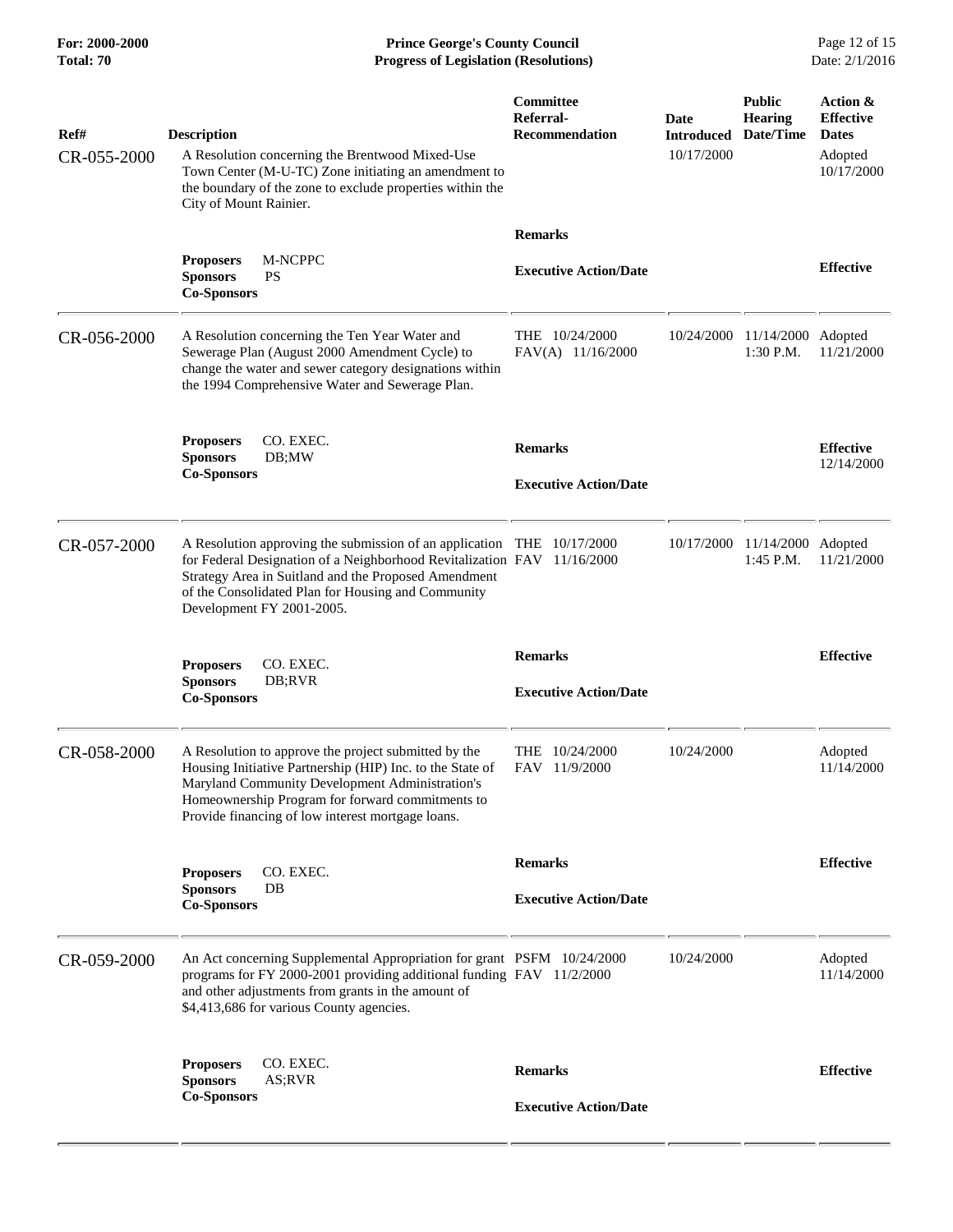**For: 2000-2000 Prince George's County Council** Page 13 of 15<br> **Progress of Legislation (Resolutions)** Date: 2/1/2016 **Total: 70 Progress of Legislation (Resolutions)** 

| Ref#<br>CR-060-2000 | <b>Description</b><br>A Resolution to approve the project submitted by the<br>Housing Initiative Partnership, Inc. (HIP) to the<br>Maryland Department of Housing and Community<br>Development for Participation in the Neighborhood<br>Partnership Program.                                                              | Committee<br>Referral-<br><b>Recommendation</b><br>THE 10/24/2000<br>FAV 11/9/2000 | Date<br><b>Introduced</b><br>10/24/2000 | <b>Public</b><br><b>Hearing</b><br>Date/Time | Action &<br><b>Effective</b><br><b>Dates</b><br>Adopted<br>11/14/2000 |
|---------------------|---------------------------------------------------------------------------------------------------------------------------------------------------------------------------------------------------------------------------------------------------------------------------------------------------------------------------|------------------------------------------------------------------------------------|-----------------------------------------|----------------------------------------------|-----------------------------------------------------------------------|
|                     | CO. EXEC.<br><b>Proposers</b><br><b>Sponsors</b><br>DB<br><b>Co-Sponsors</b>                                                                                                                                                                                                                                              | <b>Remarks</b><br><b>Executive Action/Date</b>                                     |                                         |                                              | <b>Effective</b>                                                      |
| CR-061-2000         | A Resolution to approve the Sector Plan and Sectional<br>Map Amendment for the Addison Road Metro Town<br>Center and Vicinity.                                                                                                                                                                                            |                                                                                    | 10/24/2000                              |                                              | Adopted<br>10/24/2000                                                 |
|                     | DB<br><b>Proposers</b><br><b>Sponsors</b><br>PS;DB;MW;RVR<br><b>Co-Sponsors</b>                                                                                                                                                                                                                                           | <b>Remarks</b><br><b>Executive Action/Date</b>                                     |                                         |                                              | <b>Effective</b>                                                      |
| CR-062-2000         | A Resolution approving the issuance and sale of revenue<br>bonds by the Housing Authority of Prince George's<br>County, in connection with the acquisition and rehabili-<br>tation of the Belford Towers Apartment project by<br>National Homes Trust, Inc., a District of Columbia based,<br>not-for-profit corporation. | THE $10/24/2000$<br>FAV(A) 11/9/2000                                               | 10/24/2000                              |                                              | Adopted<br>11/21/2000                                                 |
|                     |                                                                                                                                                                                                                                                                                                                           | <b>Remarks</b>                                                                     |                                         |                                              | <b>Effective</b>                                                      |
|                     | CO. EXEC.<br><b>Proposers</b><br><b>Sponsors</b><br>PS;DB<br><b>Co-Sponsors</b>                                                                                                                                                                                                                                           | <b>Executive Action/Date</b>                                                       |                                         |                                              |                                                                       |
| CR-063-2000         | A Resolution approving the financing of the acquisition<br>and rehabilitation of the Quebec Arms Apartments by<br>Quebec Arms Apartments Limited Partnership, through<br>the Community Development Administration (CDA).                                                                                                  |                                                                                    | 10/24/2000                              |                                              | Adopted<br>10/24/2000                                                 |
|                     |                                                                                                                                                                                                                                                                                                                           | <b>Remarks</b>                                                                     |                                         |                                              |                                                                       |
|                     | CO. EXEC.<br><b>Proposers</b><br><b>Sponsors</b><br>DB;RVR<br><b>Co-Sponsors</b>                                                                                                                                                                                                                                          | <b>Executive Action/Date</b>                                                       |                                         |                                              | <b>Effective</b>                                                      |
| CR-064-2000         | A Resolution approving additional compensation benefits<br>for the Chief Administrative Officer.                                                                                                                                                                                                                          |                                                                                    | 10/24/2000                              |                                              | Adopted<br>10/24/2000                                                 |
|                     | <b>Proposers</b><br>CO. EXEC.<br>DB;RVR;JE;PS<br><b>Sponsors</b><br><b>Co-Sponsors</b>                                                                                                                                                                                                                                    | <b>Remarks</b><br><b>Executive Action/Date</b>                                     |                                         |                                              | <b>Effective</b>                                                      |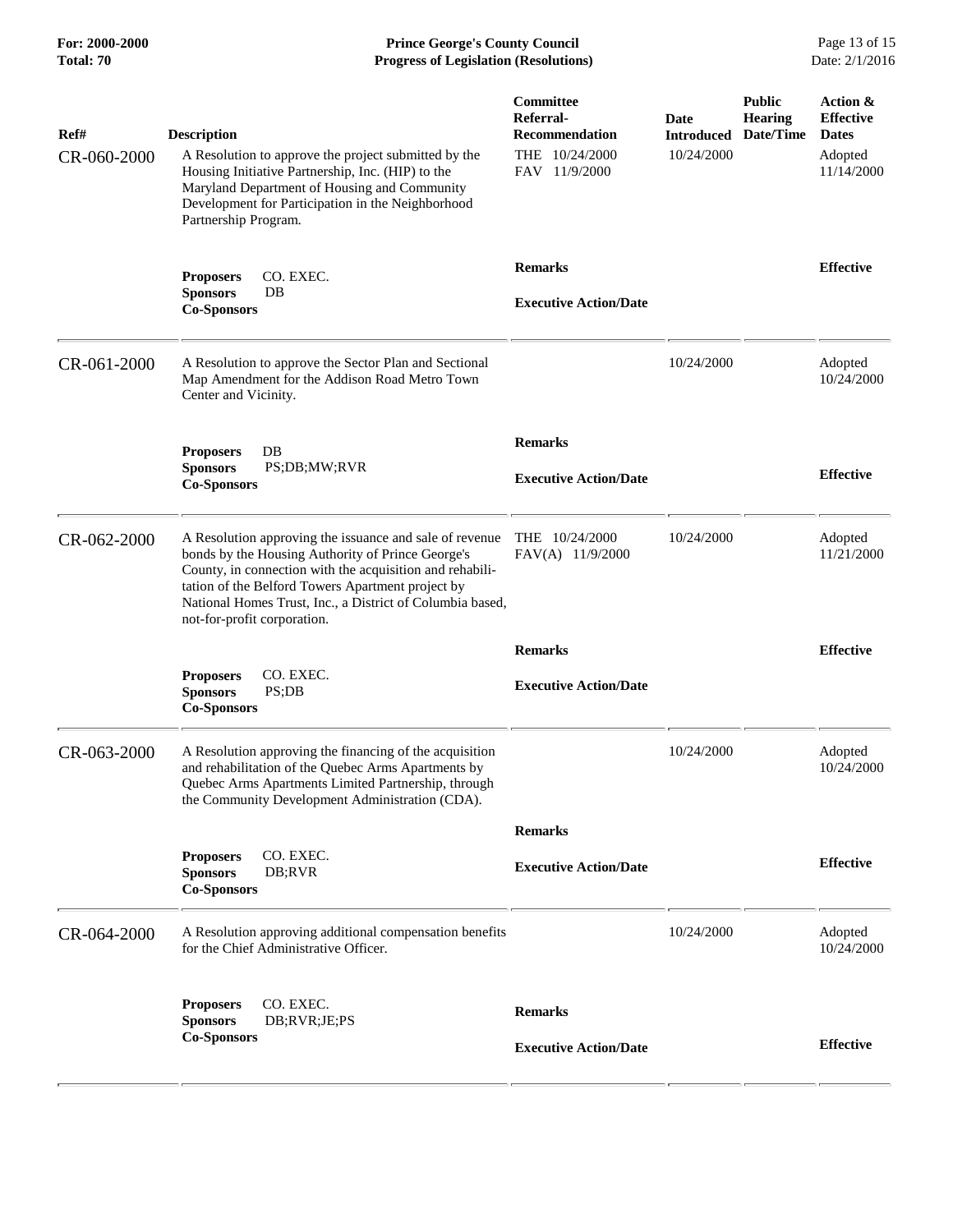**For: 2000-2000 Prince George's County Council** Page 14 of 15<br> **Progress of Legislation (Resolutions)** Date: 2/1/2016 **Total: 70 Progress of Legislation (Resolutions)** 

| Ref#<br>CR-065-2000 | <b>Description</b><br>A Resolution to establish spending control limits for the<br>FY 2002 Water and Sewerage Operating and Capital<br>Budget of the WSSC.                                                                                                                                        | Committee<br>Referral-<br><b>Recommendation</b><br>$C.O.W.$ 10/30/2000<br>FAV 10/30/2000 | Date<br><b>Introduced</b><br>10/30/2000 | <b>Public</b><br><b>Hearing</b><br>Date/Time | Action &<br><b>Effective</b><br><b>Dates</b><br>Adopted<br>10/30/2000 |
|---------------------|---------------------------------------------------------------------------------------------------------------------------------------------------------------------------------------------------------------------------------------------------------------------------------------------------|------------------------------------------------------------------------------------------|-----------------------------------------|----------------------------------------------|-----------------------------------------------------------------------|
|                     | <b>Proposers</b><br>DB<br><b>Sponsors</b><br>RVR;DB;PS;AS;MW<br><b>Co-Sponsors</b>                                                                                                                                                                                                                | <b>Remarks</b><br><b>Executive Action/Date</b>                                           |                                         |                                              | <b>Effective</b>                                                      |
| CR-066-2000         | A Resolution to modify the definition of apartment unit<br>for the purposes of the WSSC System Development<br>Charge (SDC).                                                                                                                                                                       | $C.O.W.$ 10/30/2000<br>FAV 10/30/2000                                                    | 10/30/2000                              |                                              | Adopted<br>10/30/2000                                                 |
|                     | $\rm DB$<br><b>Proposers</b><br><b>Sponsors</b><br>DB; PS<br><b>Co-Sponsors</b>                                                                                                                                                                                                                   | <b>Remarks</b><br><b>Executive Action/Date</b>                                           |                                         |                                              | <b>Effective</b>                                                      |
| CR-067-2000         | A Resolution to amend the Salary Plan to provide non-<br>base nursing sign-on bonus to certain applicants who are<br>hired as nurses within the Health Department.                                                                                                                                | PSFM 10/30/2000<br>FAV 11/2/2000                                                         | 10/30/2000                              |                                              | Adopted<br>11/14/2000                                                 |
|                     | <b>Proposers</b><br>CO. EXEC.<br><b>Sponsors</b><br>JE;PS;RVR;DB;MW<br><b>Co-Sponsors</b>                                                                                                                                                                                                         | <b>Remarks</b><br><b>Executive Action/Date</b>                                           |                                         |                                              | <b>Effective</b>                                                      |
| CR-068-2000         | A Resolution approving with amendments, the Master<br>Plan and the Sectional Map Amendment for the Heights<br>and Vicinity, thereby defining long-range land use and<br>development policies, detailed zoning proposals, com-<br>munity improvement proposals and redevelopment<br>opportunities. | <b>Remarks</b>                                                                           | 11/21/2000                              |                                              | Adopted<br>11/21/2000                                                 |
|                     | <b>Proposers</b><br>DB<br><b>Sponsors</b><br>DB;PS;JE;MW;IG<br><b>Co-Sponsors</b>                                                                                                                                                                                                                 | <b>Executive Action/Date</b>                                                             |                                         |                                              | <b>Effective</b><br>11/21/2000                                        |
| CR-069-2000         | A Resolution amending the General Specification and<br>Standards for Highway and Street Construction to<br>provide construction standards for scenic and historic<br>roads.                                                                                                                       | THE 11/14/2000                                                                           | 11/14/2000                              |                                              |                                                                       |
|                     | JE<br><b>Proposers</b><br>JE                                                                                                                                                                                                                                                                      | <b>Remarks</b>                                                                           |                                         |                                              | <b>Effective</b>                                                      |
|                     | <b>Sponsors</b><br><b>Co-Sponsors</b>                                                                                                                                                                                                                                                             | <b>Executive Action/Date</b>                                                             |                                         |                                              |                                                                       |